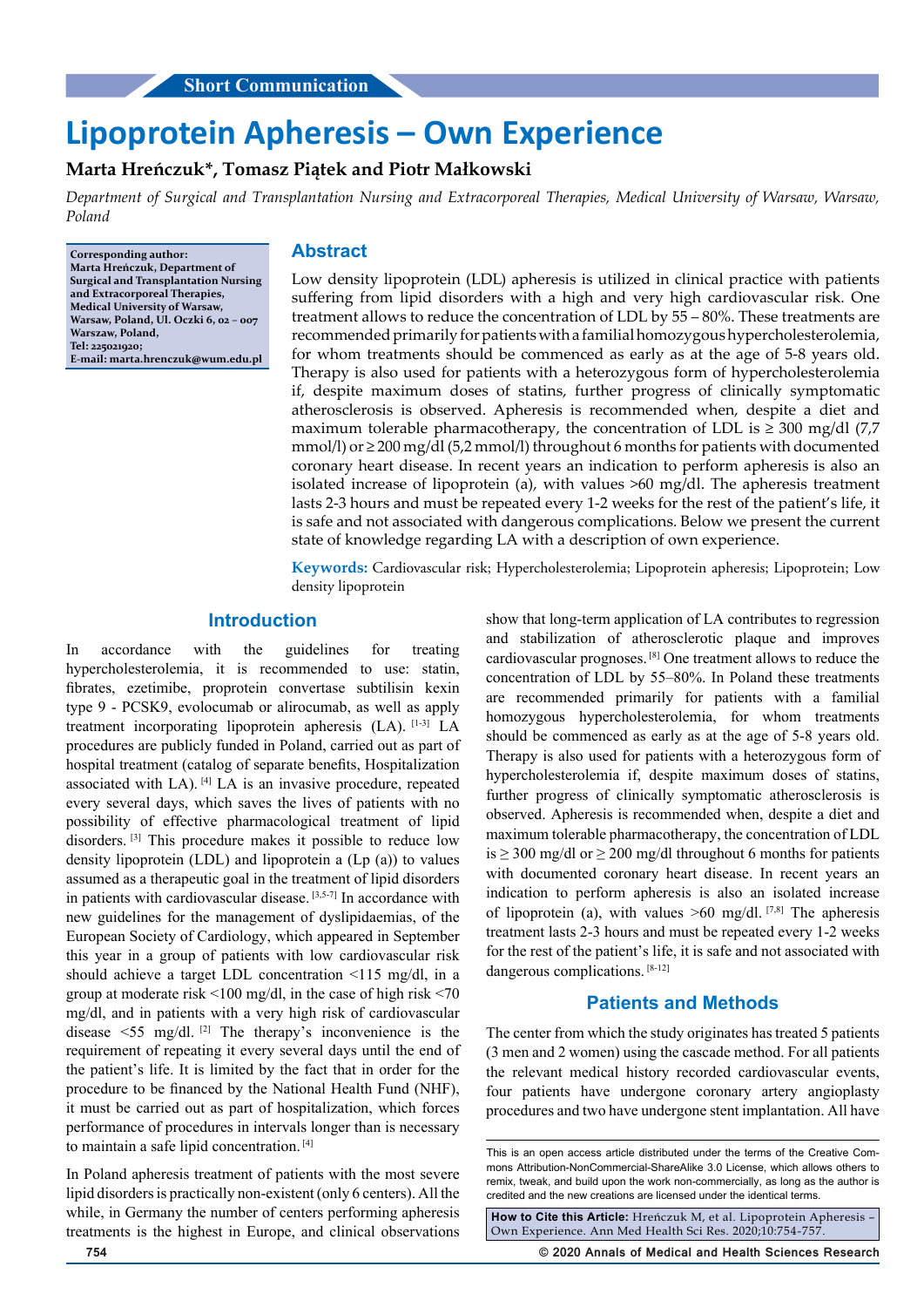reported symptoms of low statin tolerance (myopathy) and have not reached the recommended LDL values when receiving their tolerated doses (according to the guidelines of the European Society of Cardiology and European Atherosclerosis Society. All were treated due to arterial hypertension; one patient had diagnosed type II diabetes. During apheresis treatment administering hypolipemic medication has not been stopped, maintaining doses tolerated by the patients.

## **Statistical Analysis**

The obtained test results were subjected to statistical analysis using Microsoft Excel 2010. The results were presented as arithmetic means with standard deviation (SD).

### **Results and Discussion**

Apheresis treatments commenced in November 2016 for 2

patients, afterwards further patients were qualified and included in the therapy. The procedures were carried out using the ART Universal® device (Fresenius MC) using a MONET® therapeutic filtration system (Fresenius MC), with regional anticoagulation using a Anticoagulant Citrate Dextrose Solution, Solution A (ACD-A). It is assumed that during a single treatment approx. 30 - 50 ml of plasma/kg b. m. or a volume calculated according to the formula Estimated Plasma Volume - EPV=  $((0.065 \times mc (kg) \times (1 - Ht))$ . The duration of each procedure is dependent on the achieved blood flow rates (QB) and set volumes of plasma to purify. Each procedure was commenced with QB  $50 - 80$  ml/min, then gradually, in time intervals (5 - 10 min.) and controlled by arterial tension and the patient's well-being, the flow was increased, achieving a maximum of 135 ml/min, the mean [SD] time of the procedure was 2:03 [0: 14] hours.





the procedure)

C. **Patient 3** – 15 procedures (in the final procedure LDL has not been determined after



÷

0% 0% 0% 0% 0% 0% 0% 0% 0% 0% 0% 0% 0% 0% 0% 0% 0% 0%

1 2 3 4 5 6 7 8 9 10 11 12 13 14 15 16 17 18 19 20 21 22 23 LDL before LDL after LDL reduction



E. **Patient 5** – 4 procedures.

**Figure 1:** Change in LDL (mg/dl) content during one procedure and % of reduction for all patients.

 $0<sup>0</sup>$ 10%  $20%$ 30% 40% 50% 60%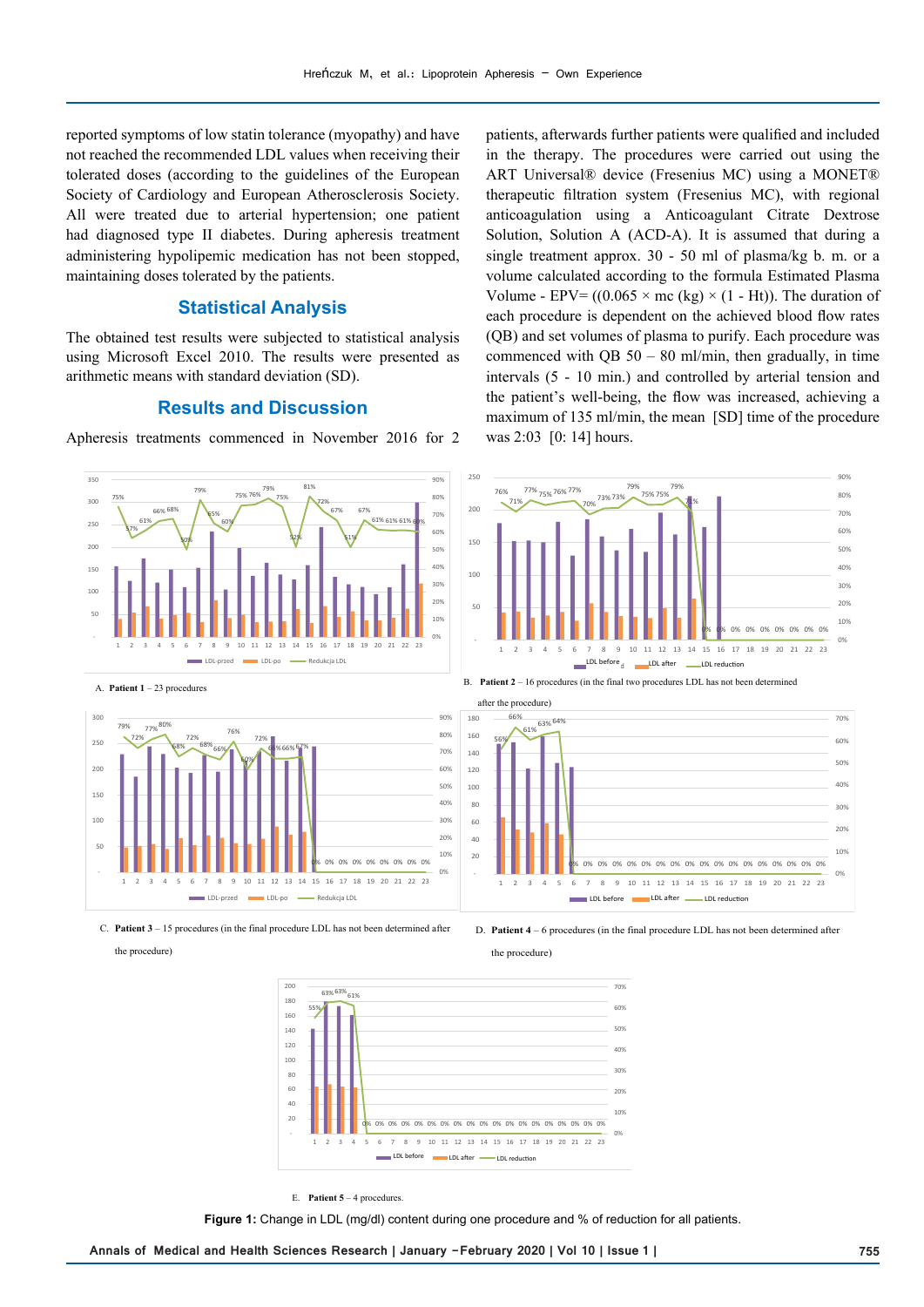For all patients the procedures were carried out from peripheral access, with large venous vessels being punctured, usually in the elbow flexion. According to reimbursement of healthcare costs, apheresis was performed as part of hospitalization in the cardiology department at 14-day intervals. LA in the case of treating chronic lipid disorders should be performed in weekly or bi-weekly intervals, depending on whether or not the administered treatment achieves the intended therapeutic aim of decreasing LDL to a specific level. The frequency of treatments (7-14 days) is specified based on the recovery rate of the cholesterol/LDL concentration which should, respectively, be  $>50\%$  for total cholesterol and  $>60\%$  for LDL (from the starting value). So far, according to NHF recommendations, in Poland the treatments are performed in 14-day intervals. [4]

During the 64 performed procedures no dangerous complications have been observed, one patient during one of his treatments experienced hypotension which resulted in discontinuing the procedure. Hypokalemia was observed in one of the female patients after each treatment, potassium supplementation in nutrition on the day preceding the treatment and pharmacologically via oral administration prior to and during the procedure was used prophylactically. No complications have been observed in association with the anticoagulation used ACD-A, in the form of calcium management disorders. In the 10-20th minute of the procedure the value of ionized calcium (Ca++) behind the filter was monitored, which on average reached 0,30 mmol/l. Complications may arise during the apheresis treatment. The most important of those referenced in literature include: hypotension, bradycardia, stomach aches, nausea, vomiting, vertigo and headaches, paroxysmal redness, dyspnea, hypocalcemia, hypokalemia, anemia due to iron deficiency, allergic reactions, hemolysis and thrombocytopenia. Due to the risk of hypotonia in patients treated due to arterial hypertension, it is recommended to omit hypotensive medication on the day of the procedure. For patients requiring constant oral anticoagulation with warfarin or acenocumarol, prior to the procedure it is necessary to halt pharmacological treatment for at least 4 days and include low-molecular weight heparin. During treatment it is necessary to monitor morphology and iron levels and supplement if needed. It is not advisable to halt antiplatelet treatment. [12,15]

Each patient prior to and following the treatment was subject to control of lipid parameters: total cholesterol, LDL, HDL, TG. The greatest reduction was observed in the case of LDL, on mean [SD] reaching 63,3% [21], followed by total cholesterol (59%) [2,3]), TG on mean [SD] by 58,8% [10], and HDL –  $25,1\%$ [5,8]. Due to the lack of possibility to determine  $Lp(a)$  values in the hospital laboratory, this parameter was not monitored.

An analysis was conducted of the mean LDL values achieved following the procedure from all apheresis treatments carried out for individual patients. The mean [SD] LDL concentration for the first patient was 51.04 [19.7] mg/dl, for the second 41.89 [9.1] mg/dl, for the third 63.14 [12.5] mg/dl, for the fourth 54.1 [7.4] mg/dl, and  $64.60$  [1.7] mg/dl for the fifth [Figure 1].

### **Conclusion**

These data indicate achievement of recommended LDL values

for people with cardiovascular disease, which in the analyzed group was not possible during pharmacological treatment. It should be emphasized that the described group of patients did not receive medications currently included in the treatment of hyperlipidemia, such as PCSK-9. Baum et al. in their work, emphasize that evolocumab treatment significantly reduced LA requirement in patients undergoing chronic LA. In addition,  $>50\%$  of patients achieved LDL  $< 70$  mg/dl on evolocumab alone, demonstrating that in patients with pre-LA LDL  $\leq 190$ mg/dl, evolocumab may replace LA. In another study from Spain in a non-randomized open case series study of 10 adult patients diagnosed with FH already on long-term LA therapy, which used evolocumab. The authors observed reduces LDL and Lp (a) more effectively than LA and combination of evolocumab plus LA could be a therapeutic alternative to get lower LDL and Lp (a) levels in patients with very high cardiovascular risk.  $[15]$ There are no unequivocal reports of the possibility of completely replacing LA with currently available drugs. It seems necessary to develop new procedures for including and excluding patients from LA therapy.

## **Competing Interests**

The authors declare that they have no competing interests.

#### **References**

- 1. Schettler VJ, Ringel J, Jacob S, Julius U, Klingel R, Heigl F, et al. Current insights into the German lipoprotein apheresis standard: PCSK9-inhibitors, lipoprotein apheresis or both? Atheroscler Suppl. 2017;30:44-49.
- 2. Mach F, Baigent C, Catapano AL, Koskinas KC, Casula M, Badimon L, et al. ESC/EAS Guidelines for themanagement of dyslipidaemias: Lipid modification to reduce cardiovascular risk. Eur Heart J. 2019;2019:1-78.
- 3. Jacobson TA, Ito MK, Maki KC, Orringer CE, Bays HE, Jones PH, et al. National lipid association recommendations for patient-centered management of dyslipidemia: part 1-full report. J Clin Lipidol. 2015;9:129- 169.
- 4. Kędzierska-Kapuza K, Kusztal M, Walatek B. Stanowisko Polskiego Towarzystwa Nefrologicznego w sprawie prowadzenia terapii pozaustrojowych oczyszczania krwi (aferezy) oraz zasad ich refundacji. Nefrol Dial Pol. 2017;3:101-104.
- 5. Klingel R, Heibges A, Fassbender C. Prevention of cardiovascular complications in patients with Lp(a)-hyperlipoproteinemia and progressive cardiovascular disease by long-term lipoprotein apheresis according to German national guidelines. Clin Res Cardiol Suppl. 2017;12:38-43.
- 6. Heigl F, Hettich R, Lotz N, Reeg H, Pflederer T, Osterkorn D, et al. Clinical benefit of long-term lipoprotein apheresis in patients with severe hypercholesterolemia or Lp(a)-hyperlipoproteinemia with progressive cardiovascular disease Clin Res Cardiol Suppl. 2015;10:8-13.
- 7. Roeseler E, Julius U, Heigl F, Spitthoever R, Heutling D, Breitenberger P, et al. Lipoprotein apheresis for lipoprotein(a) - associated cardiovascular disease: prospective 5 years of follow-up and apolipoprotein(a) characterization. Arterioscler Thromb Vasc Biol. 2016;36:2019-2027.
- 8. Moriarty PM, Hemphill L. Lipoprotein Apheresis. Endocrinol Metab Clin North Am, 2016;45:39-54.
- 9. Julius U, Frind A, Tselmin S. Comparision of difretnLDL apheresis methods. Expert rev. Cardiovasc. Ther. 2008;6:629-639.
- 10. Bláha V, Bláha M, Lánská M, Havel E, Vyroubal P, Zadák Z, et al. LDLapheresis in the treatment familial hypercholesterolemia. Vnitř Lék. 2014;60:970-976.
- 11. Heigl F, Hettich R, Lotz N, Reeg H, Pflederer T, Osterkorn D, et al. Efficacy, safety, and tolerability of long-term lipoprotein apheresis in